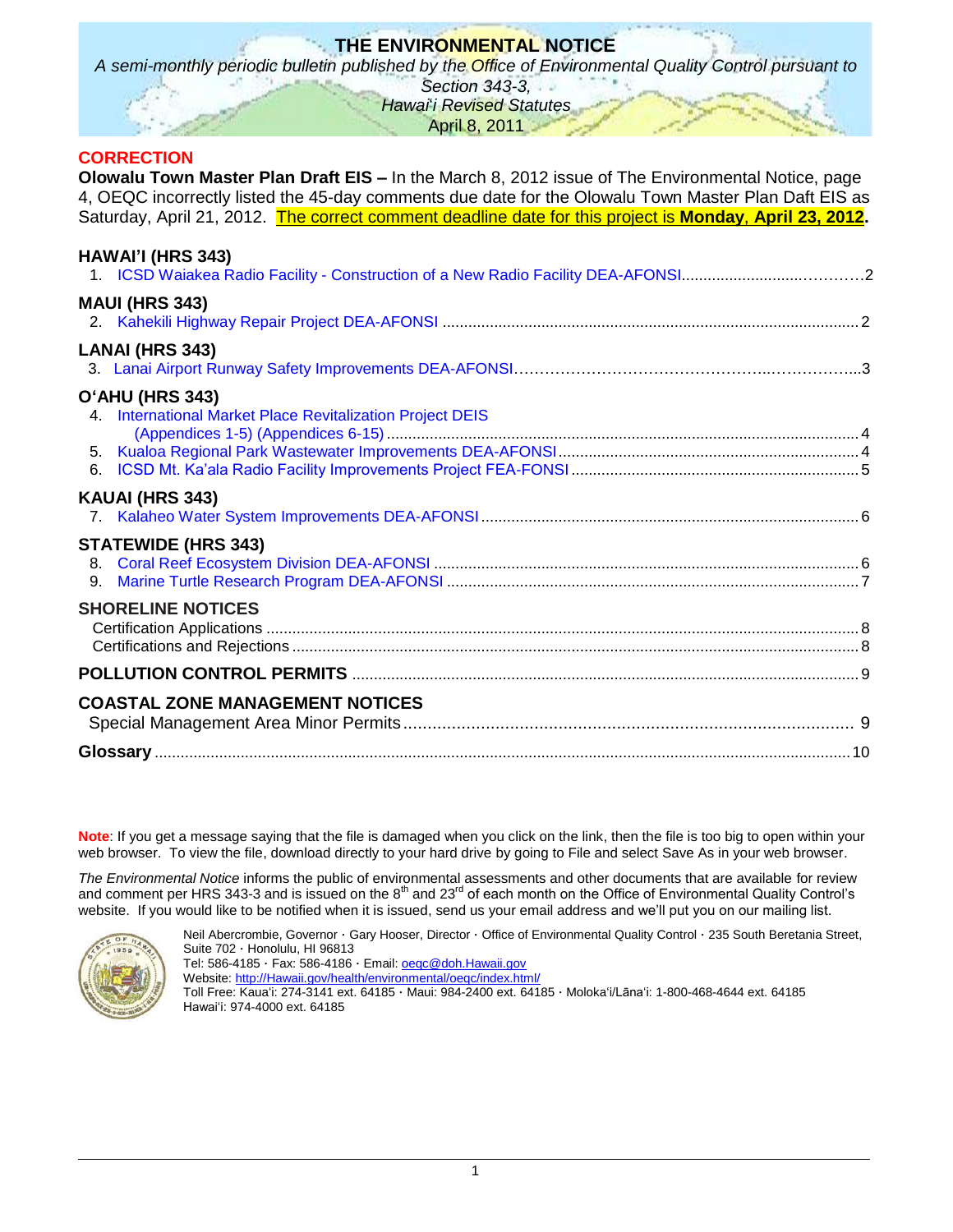

## **HAWAI'I (HRS 343)**

### **1. ICSD Waiakea Radio Facility - [Construction of a New Radio Facility DEA-AFONSI](http://oeqc.doh.hawaii.gov/Shared%20Documents/EA_and_EIS_Online_Library/Hawaii/2010s/2012-04-08-DEA-Waiakea-Radio-Facility-Construction.pdf)**

| Island:                        | Hawaiʻi                                                                                                                                            |                             |  |  |
|--------------------------------|----------------------------------------------------------------------------------------------------------------------------------------------------|-----------------------------|--|--|
| District:                      | South Hilo                                                                                                                                         |                             |  |  |
| TMK:                           | 2-4-00:170 and 2-4-001:040                                                                                                                         | Waikolo                     |  |  |
| Permits:                       | Plan Approval; Use Permit; Building Permit<br>ailua Kona Q o Holual                                                                                |                             |  |  |
| <b>Proposing/Determination</b> |                                                                                                                                                    | Kahaluu-Keauhour<br>Captain |  |  |
| <b>Agency:</b>                 | State of Hawai'i, Department of Accounting and General                                                                                             |                             |  |  |
|                                | Services, 1151 Punchbowl Street, Honolulu, Hawai'i                                                                                                 | <b>Pahala</b>               |  |  |
|                                | 96813. Contact: Daniel Jandoc, (808) 586-0476                                                                                                      |                             |  |  |
| <b>Consultant:</b>             | Wilson Okamoto Corporation, 1907 South Beretania                                                                                                   |                             |  |  |
|                                | Street, Suite 400, Honolulu, Hawai'i 96826. Contact: John L. Sakaguchi, (808) 946-2277                                                             |                             |  |  |
| Status:                        | Statutory 30-day public review and comment period starts; comments are due on May 8,<br>2012. Send comments to the Proposing Agency and Consultant |                             |  |  |
|                                |                                                                                                                                                    |                             |  |  |

The State of Hawaiʻi Department of Accounting and General Services (DAGS) through its Information and Communication Services Division (ICSD) carries out the responsibilities for statewide telecommunications for the Executive Branch of the Hawaiʻi State Government. The ICSD owns and operates microwave radios, antenna systems, towers, buildings, and related facilities and infrastructure throughout the islands. The proposed Waiakea Radio Facility will support the rebuilding and modernization of the ICSD-owned portion of the Anuenue system, a shared State and Federal statewide communication system. In addition to the ICSD, the Waiakea facility will support the State Civil Defense, the State Department of Public Safety, and the U.S. Coast Guard radio systems. The site will also be designed to accommodate the public safety radio and microwave systems of the County of Hawaiʻi agencies should they decide to locate to the new facility. The Waiakea facility will link the Hilo area to other Anuenue facilities on the Big Island, Maui, Molokai, and Oʻahu for all types of communication purposes. The Waiakea facility will be a public facility owned and operated by the State of Hawaiʻi.

The Waiakea facility will support multiple radio transmitters that operate in two broad categories: point-to-point microwave and land mobile radio (LMR). The Waiakea facility will meet the Federal Communications Commission (FCC) established maximum permissible exposure (MPE) limits related to electromagnetic radiation. The Waiakea facility will not create interference with AM or FM radio reception or with over the air television reception.

Construction activities would primarily be related to removal to the vegetation and construction of the fenced-in facilities, including the radio equipment building, 120-foot four-sided self-supported tower, fuel tank and related security fencing. These activities will create dust and noise while work occurs on the project site. The upper portion of the tower and some of the antennas located on the upper portion of the tower will be above the adjacent trees. Once operational, the only activity would be visits by government employees and contract service personnel to perform periodic monitoring and maintenance functions.

### **MAUI (HRS 343)**

### **2. [Kahekili Highway Repair at Kahakuloa](http://oeqc.doh.hawaii.gov/Shared%20Documents/EA_and_EIS_Online_Library/Maui/2010s/2012-04-08-DEA-Kahekili-Highway-Repair-at-Kahakuloa.pdf) DEA-AFONSI**

| <b>Island:</b>  | Maui                                                  |
|-----------------|-------------------------------------------------------|
| District:       | Wailuku                                               |
| TMK:            | $(2)$ 3-1-002:016(por.)                               |
| <b>Permits:</b> | Work to Perform on County Highway, Building,          |
|                 | Grading, Noise (as applicable), NPDES (as applicable) |
|                 | <b>Proposing/Determination</b>                        |

Agency: County of Maui, Department of Public Works, 200 South High Street, 4<sup>th</sup> Floor, Wailuku, Maui, Hawaiʻi 96793. Contact: Annette Matsuda, P.E. (808) 270-7745

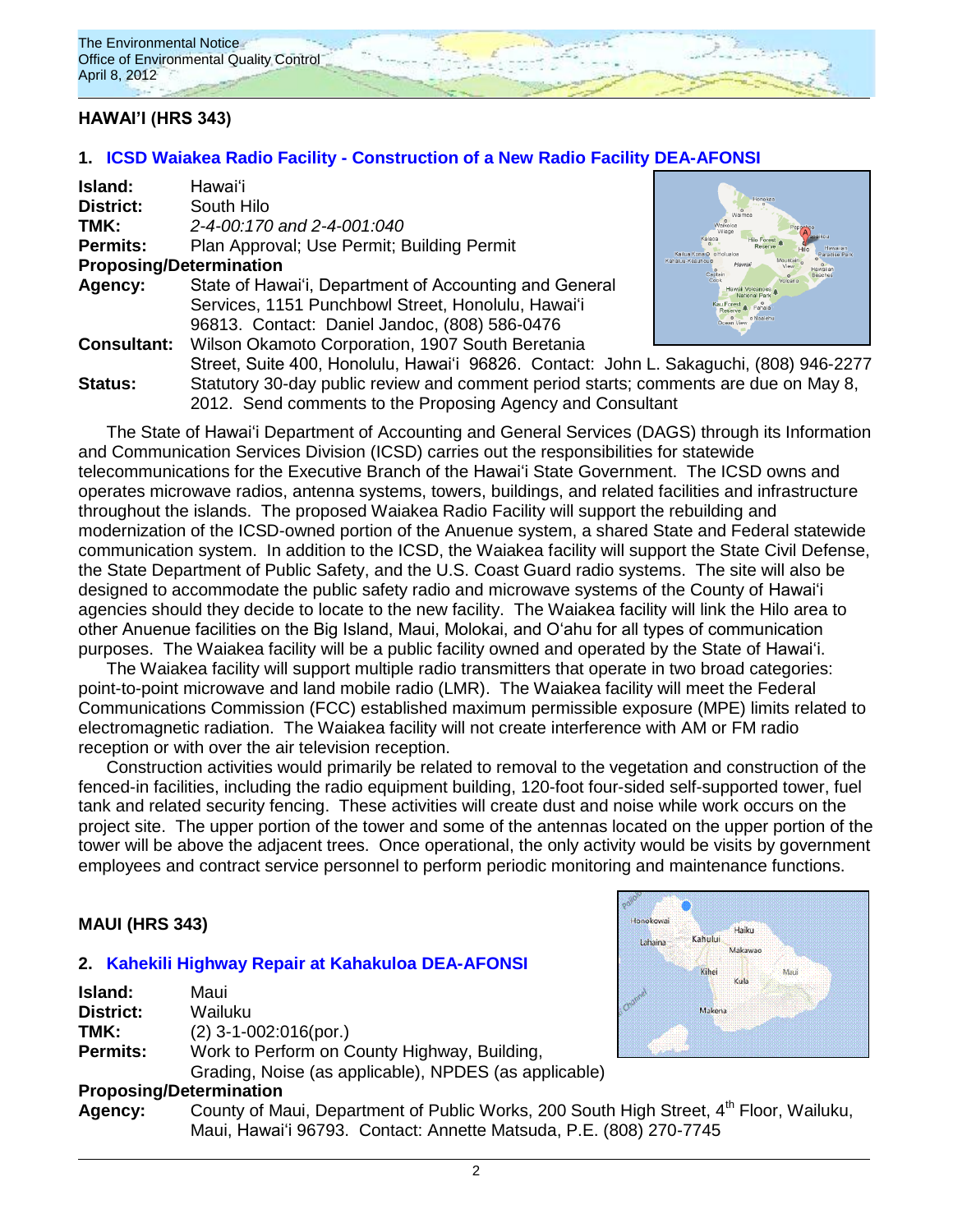The Environmental Notice Office of Environmental Quality Control April 8, 2012

**Consultant:** Munekiyo & Hiraga, Inc., 305 High Street, Suite 104, Wailuku, Hawaiʻi 96793. Contact: Mark and Alexander Roy, AICP, Program Manager (808) 244-2015 **Status:** Statutory 30-day public review and comment period starts; comments are due on May 8, 2012. Send comments to the Proposing Agency and Consultant

The County of Maui, Department of Public Works proposes to conduct roadway repairs to a section of Kahekili Highway between Mile Markers 15 and 16 in Kahakuloa, Maui, Hawaiʻi. Kahekili Highway runs along Maui's northwest coast, providing access from Wailuku-Waiheʻe area to West Maui. The proposed project consists of recompacting and repaving eroded asphalt concrete along pavement areas, constructing a slope tie-back system along the makai areas of the roadway where the pavement is showing visible signs of cracking, paving turnout areas, and asphalt resurfacing of the entire roadway segment area. The proposed repair work will be confined within the existing 50-foot right-of way of Kahekili Highway and will improve the structure and stability of this section of the roadway. The section of Kahekili Highway between Mile Markers 15 and 16 is in need of immediate repairs to maintain the roadway for public access between Kahakuloa and Kapalua in West Maui. Sections of the road have been worn down due to repeated use, with numerous cracks and fissures within the asphalt.

## **LANAʻI**

# **3. [Lanaʻi Airport Runway Safety Improvements DEA-AFONSI](http://oeqc.doh.hawaii.gov/Shared%20Documents/EA_and_EIS_Online_Library/Lanai/2010s/2012-04-08-DEA-Lanai-Airport-Runway-Safety-Improvements.pdf)**

| Island:         | Lanai City<br>Lānaʻi                                                                                    |  |  |
|-----------------|---------------------------------------------------------------------------------------------------------|--|--|
| District:       | Lāna'il                                                                                                 |  |  |
| TMK:            | 2-4-9-002: Parcel 041                                                                                   |  |  |
| <b>Permits:</b> | NHPA-Section 106 Consultation; ESA-Section 7                                                            |  |  |
|                 | <b>Consultation; Coastal Zone Management Federal</b>                                                    |  |  |
|                 | Consistency Review; National Pollutant Discharge Elimination System, Notice of Intent                   |  |  |
|                 | (NOI) Form C - Construction Storm Water Permit                                                          |  |  |
|                 | <b>Proposing/Determination</b>                                                                          |  |  |
| Agency:         | State of Hawai'i, Department of Transportation – Airports Division, 400 Rodgers                         |  |  |
|                 | Boulevard, 7 <sup>th</sup> Floor. Honolulu, HI 96819-1880. Contact: Evan Kimoto, Project Manager        |  |  |
|                 | (808) 838-8803                                                                                          |  |  |
|                 | <b>Consultant:</b> R.M. Towill Corporation. 2024 N. King Street, Suite 200 Honolulu, HI 96819. Contact: |  |  |
|                 | Brian Takeda, Project Coordinator (808) 842-1133.                                                       |  |  |

**Status:** Statutory 30-day public review and comment period starts; comments are due on May 8, 2012. Send comments to the Proposing Agency and Consultant

The State Department of Transportation, Airports Division (HDOT), proposes to construct runway improvements at the Lānaʻi airport. The purpose of the proposed project is to place fill material in the runway safety area (RSA) at the south end of the existing runway to comply with the Federal Aviation Administration (FAA) airport safety design requirements.

The project will involve placing fill material at the runway safety area located at the south end of the runway to re-work the existing grade to meet airport safety design requirements. The fill material will be acquired through grading and excavation of the approximately 250 acres of airport property surrounding the airfield. Approximately 1 million cubic yards of soil will be needed to fill a roughly 31.2-acre area that includes the runway safety area and adjacent areas to acceptable slope.

Approximately 900 feet of new perimeter fence will be erected to encompass the improved runway safety area. Related improvements include relocation of existing navigational aids, a drainage culvert and fencing out of the RSA.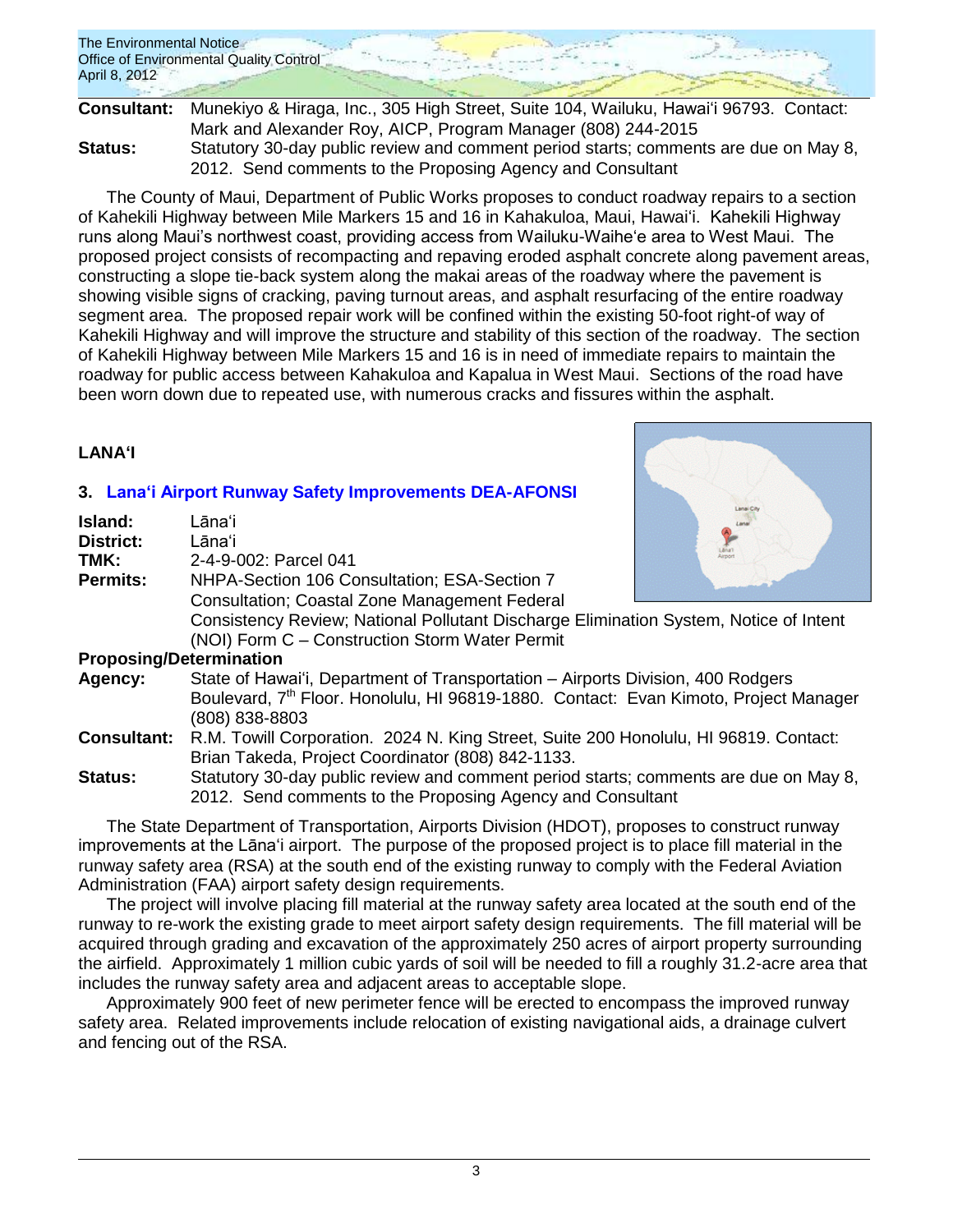## **OʻAHU (HRS 343)**

# **4. [International Market Place Revitalization Project DEIS](http://oeqc.doh.hawaii.gov/Shared%20Documents/EA_and_EIS_Online_Library/Oahu/2010s/2012-04-08-DEIS-International-Market-Place-Revitalization.pdf) [\(Appendices 1 -](http://oeqc.doh.hawaii.gov/Shared%20Documents/EA_and_EIS_Online_Library/Oahu/2010s/2012-04-08-DEIS-International-Market-Place-Revitalization-Appendices-1-to-5.pdf) 5) [\(Appendices 6 -](http://oeqc.doh.hawaii.gov/Shared%20Documents/EA_and_EIS_Online_Library/Oahu/2010s/2012-04-08-DEIS-International-Market-Place-Revitalization-Appendices-6-to-15.pdf) 15)**

| Island:            | Oʻahu                                                                                    |  |
|--------------------|------------------------------------------------------------------------------------------|--|
| <b>District:</b>   | <b>Honolulu</b>                                                                          |  |
| TMK:               | 2-6-22: 36, 37, 38, 39 and 43                                                            |  |
| <b>Permits:</b>    | Waikiki Special District Permit (Major), Conditional Use                                 |  |
|                    | Permit (Minor) for Joint Development, Surface                                            |  |
|                    | Encroachment Variance, Sidewalk Variance,                                                |  |
|                    | Subdivision for Pedestrian Easement, Trenching Permit,                                   |  |
|                    | Grading Permit, Drain Connection, Sewer Connection, Flood Study, Street Usage, Sign      |  |
|                    | Master Plan, National Pollutant Discharge Elimination Permit, Construction Noise Permit, |  |
|                    | Industrial Wastewater Discharge, Construction Plan Approval and Building Permits.        |  |
| <b>Applicant:</b>  | TRG IMP, LLC., 200 East Long Lake Road, Suite 300 Bloomfield Hills, MI 48304-2324.       |  |
|                    | Contact Terry Fitzgerald (248) 258-7531                                                  |  |
| <b>Approving</b>   |                                                                                          |  |
| Agency:            | Department of Planning and Permitting, 650 South King Street. Honolulu, Hawai'i 96813.   |  |
|                    | Contact: Joyce Shoji, (808) 768-8032                                                     |  |
| <b>Consultant:</b> | Kusao & Kurahashi, Inc. 2752 Woodlawn Drive, Suite 5-202. Honolulu, Hawai'i 96822.       |  |
|                    | Contact: Keith Kurahashi, (808) 988-2231                                                 |  |
| <b>Status:</b>     | Statutory 30-day public review and comment period starts; comments are due on May 8,     |  |
|                    | 2012. Send comments to the Applicant, Consultant and Approving Agency                    |  |

The International Market Place Revitalization Project (Project) includes the demolition of all buildings and structures on the project site (about 499,000 square feet of commercial space) and construction of a new retail, dining and entertainment center (about 390,000 square feet of commercial space). The 5.982-acre project site fronts Kalākaua and Kuhio Avenues and is mid-block between Kaiulani and Seaside Avenues in Waikiki. It contains the International Market Place (IMP), Waikiki Town Center and the Miramar at Waikiki hotel (Miramar).

The redeveloped commercial center will be generally three levels in height, however, the portion fronting Kuhio Avenue will have a seven-story structure consisting of two levels of retail on the ʻEwa side and three levels of retail on the Diamond Head side with five levels of parking above (the existing parking structures serving the IMP, Waikiki Town Center and Miramar are located on this portion of the site).

The Project is not anticipated to have a significant direct, indirect, secondary or cumulative impact on the surrounding area in terms of public services and the environment primarily because of the proposed net reduction in the total floor area for the combined properties.

## **5. [Kualoa Regional Park Wastewater System Improvements DEA-AFONSI](http://oeqc.doh.hawaii.gov/Shared%20Documents/EA_and_EIS_Online_Library/Oahu/2010s/2012-04-08-DEA-Kualoa-Regional-Park-Wastewater-System-Improvements.pdf)**

| Island:                        | Oʻahu                                                                                 |  |
|--------------------------------|---------------------------------------------------------------------------------------|--|
| District:                      | Ko'olaupoko                                                                           |  |
| TMK:                           | 1-4-9-04:01                                                                           |  |
| <b>Permits:</b>                | Building Permits (Demolition, Buildings, Electrical, Plumbing);                       |  |
|                                | Grading, Grubbing, Trenching and Stockpiling Permits; Approval                        |  |
|                                | of the wastewater system from the State of Hawai'i, Department                        |  |
|                                | of Health; Special Management Area Major Use Permit                                   |  |
| <b>Proposing/Determination</b> |                                                                                       |  |
| Agency:                        | City and County of Honolulu, Department of Design and                                 |  |
|                                | Construction, 650 S. King Street, 11 <sup>th</sup> Floor, Honolulu, HI 96813.         |  |
|                                | Contact: Lori M.K. Kahikina, P.E., (808) 768-8480                                     |  |
| <b>Consultant:</b>             | Group 70 International, Inc. Address 925 Bethel Street, 5th Floor, Honolulu, HI 96813 |  |
|                                | Contact Jeff Overton, (808) 523-5866                                                  |  |

4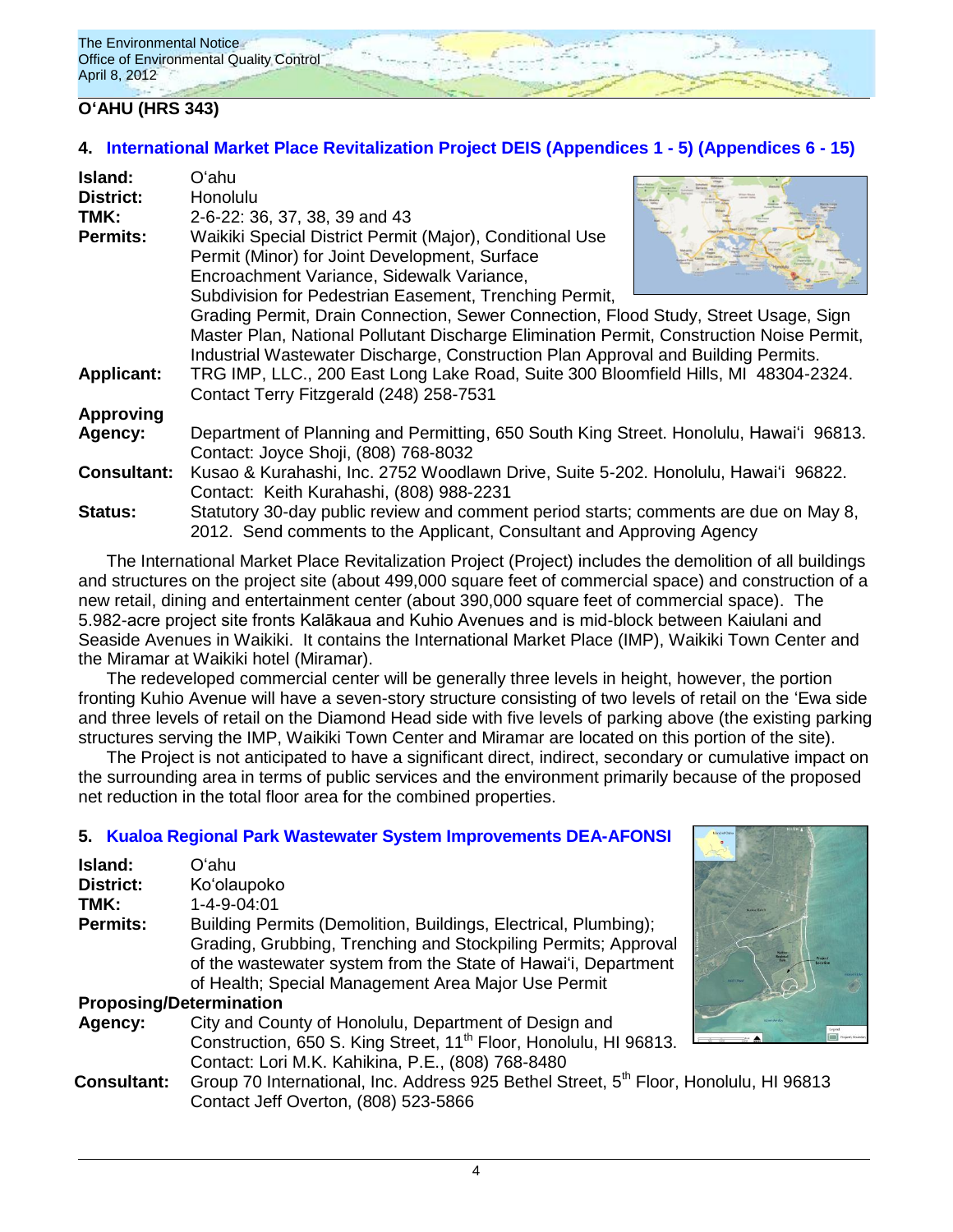The Environmental Notice Office of Environmental Quality Control April 8, 2012

**Status:** Statutory 30-day public review and comment period starts; comments are due on May 8, 2012. Send comments to the Proposing/Determination Agency and the Consultant

The wastewater systems serving the Kualoa Regional Park comfort stations do not meet current State of Hawaiʻi, Department of Health (DOH) requirements. The wastewater systems for each comfort station have aged and cannot operate as originally designed. Therefore, they require pumping two to three times a week, with greater frequency during peak park usage. In addition, the shoreline has eroded significantly at Comfort Station #3, forcing its closure.

The City is mandated to make improvements under a DOH settlement agreement. The proposed project involves replacing the existing wastewater systems with new collection lines, pump stations, force mains, and a centralized treatment and disposal system. This will directly improve the current 'septic' wastewater system to an aerobic system that produces higher-quality effluent.

The project site has been previously disturbed through farming, military uses, sand mining, and park facility construction. Construction for this project will take place in areas previously disturbed, and is not anticipated to generate substantial cumulative impacts. Overall, the project's secondary impact would be a beneficial effect on the public health and environment, and allow for continued public enjoyment of the park.

## **6. ICSD Mt. Ka'ala Radio [Facility Improvements Project FEA-](http://oeqc.doh.hawaii.gov/Shared%20Documents/EA_and_EIS_Online_Library/Oahu/2010s/2012-04-08-FEA-Mt-Kaala-Radio-Facility-Improvements-Project.pdf)[FONSI](http://oeqc.doh.hawaii.gov/Shared%20Documents/EA_and_EIS_Online_Library/Oahu/2010s/2012-04-08-FEA-Mt-Kaala-Radio-Facility-Improvements-Project.pdf)**

| Island:          | Oʻahu                                                              |  |
|------------------|--------------------------------------------------------------------|--|
| <b>District:</b> | Waialua                                                            |  |
| TMK:             | (1) 7-07-001: portions of 001; 6-07-003 portions of 023<br>and 025 |  |
| <b>Permits:</b>  | <b>Conservation District Use Permit; Natural Area</b>              |  |
|                  | <b>Reserves Special Use Permit: NPDES Permit (Construction</b>     |  |
|                  | Noise Permit.                                                      |  |
|                  | <b>Proposing/Determination</b>                                     |  |
| Agancy.          | Division of Public Works, Project Management Branch State          |  |



Activities) and Construction

**Agency:** Division of Public Works, Project Management Branch State of Hawai'i. 1151 Punchbowl Street, Room 427 Honolulu, Hawai'i 96813. Contact: Mr. Daniel Jandoc, (808) 586-0476 **Consultant:** Helber Hastert & Fee, Planners 733 Bishop Street, Suite 2590 Honolulu, Hawai'i 96813.

- Contact: Ronald A. Sato, AICP, Senior Planner (808) 545-2055
- **Status:** Finding of No Significant Impact determination

The State of Hawai'i, Department of Accounting and General Services, Information and Communication Services Division (ICSD) is proposing to implement repair and renovation improvements to their existing telecommunications building, a tower, a downhill antenna site along with conduit lines serving it, and other accessory electrical improvements located on Mt. Ka'ala. The State's radio facility is 1,161 square feet in size and located within the larger 6.6-acre Mt. Ka'ala Air Force Station (AFS) situated at the summit of Mt. Ka'ala. The State also has a microwave antenna site located downhill off Kamaohanui Ridge connected to the radio facility by an above-ground conduit line.

The objective for the project is to support the State ICSD's efforts to provide efficient and effective telecommunication services to all agencies in the State of Hawai'i needed for public safety, emergency services, disaster response, and essential government operations. The project is not expected to have significant direct, indirect, secondary or cumulative impacts on the environment. Project effects are primarily associated with temporary constructed related activities, and best management practices would be implemented to mitigate effects.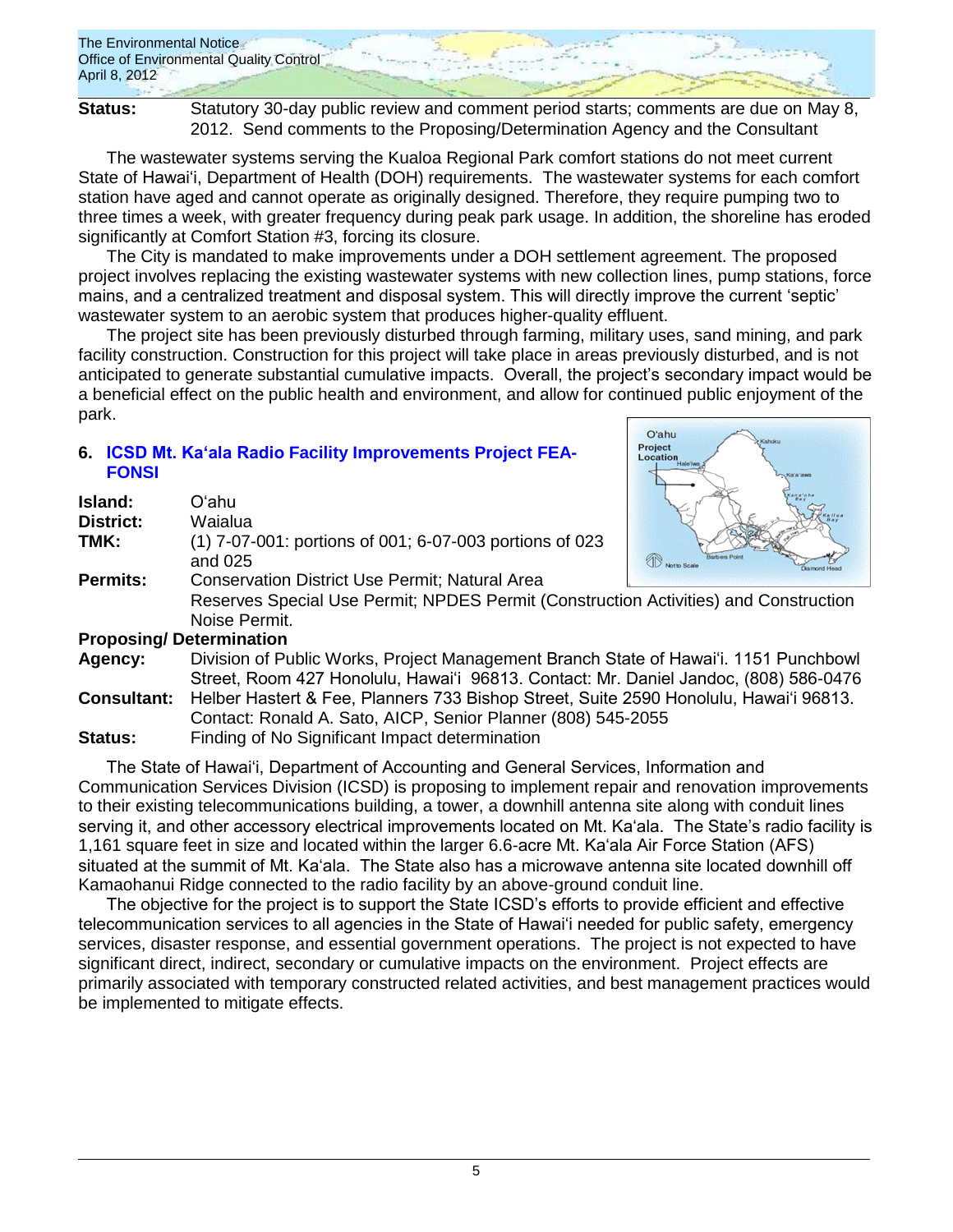## **KAUAʻI**

## **7. [Kalāheo Water System Improvements DEA-AFONSI](http://oeqc.doh.hawaii.gov/Shared%20Documents/EA_and_EIS_Online_Library/Kauai/2010s/2012-04-08-DEA-Kalaheo-Water-System-Improvements.pdf)**

| Island:            | Kaua'i                                                                                                                                                        |                                            |
|--------------------|---------------------------------------------------------------------------------------------------------------------------------------------------------------|--------------------------------------------|
| <b>District:</b>   | Kalaheo                                                                                                                                                       |                                            |
| TMK:               | 2-4-03: 7, 2-4-09: 3, and 2-4-04: 39 & 49; and Pu'uwai Road, Po'ohiwi Road, and Kikala<br>Road                                                                |                                            |
| <b>Permits:</b>    | State of Hawai'i, Conservation District Use Permit,<br>Water Use Permit, Well Construction & Pump                                                             | Kilauea                                    |
|                    | Installation Permits, NPDES Permit, County of Kaua'i,<br>Class IV Zoning Permit, Use Permit, Building Permit,<br>Grading Permit, Water Pipeline Installation  | Anahola<br>Kapaa<br>Wailua<br>Kawaikin     |
|                    | <b>Proposing/Determination</b>                                                                                                                                | 5243 ft<br>Hanamaulu                       |
| Agency:            | Department of Water, County of Kaua'i P.O. Box 1706<br>Līhu'e, Hawai'i 96766. Contact: Mr. David Craddick, P.E.<br>(808) 245-5408                             | ihue<br>Kekaha<br>Kal no<br>Koloa<br>Poipu |
| <b>Consultant:</b> | Belt Collins Hawai'i LLC 2153 North King Street, Suite 200 Honolulu, Hawai'i Contact: Mr.<br>Glen Koyama (808) 521-5361                                       |                                            |
| <b>Status:</b>     | Statutory 30-day public review and comment period starts; comments are due on May 8,<br>2012. Send comments to the Applicant, Consultant and Approving Agency |                                            |

The Department of Water (DOW), County of Kauai, is proposing to upgrade its aging water system in upland Kalāheo, Kaua'i to meet Maximum Day Demand storage capacity and fire flow requirements for current and future demand in the Kalāheo‐ Lāwa'i‐ 'Ōma'o Water Service Area. Proposed improvements include replacing two existing water tanks with two new 0.5 million gallon tanks and constructing a new production well, 12,500 linear foot transmission main, modified booster pump station, upgraded booster pumps, and relocated existing pressure reducing valve stations. The project area is located approximately 1.2 miles upland (north) of Kaumuali'i Highway on Pu'uwai Road, Po'ohiwi Road, and Kikala Road.

The improvements will occur primarily on existing DOW properties and County road rights-of-way which are occupied by existing public facilities. One of the properties was recently acquired by DOW and will require removal of an abandoned dwelling. Installation of the transmission main will occur within the road rights-of-way but traffic control measures will be employed to assure continual vehicular passage through the construction area.

## **Statewide (HRS 343)**

## **8. [Coral Reef Ecosystem Division](http://oeqc.doh.hawaii.gov/Shared%20Documents/EA_and_EIS_Online_Library/Statewide/2010s/2012-04-08-DEA-Coral-Reef-Emergency-Division.pdf) DEA-AFONSI**

| Island:<br><b>Permits:</b><br><b>Applicant:</b> | <b>Statewide</b><br><b>Special Activity Permit</b><br>National Oceanic and Atmospheric Administration, National Marine Fisheries Service,<br>Pacific Islands Fisheries Science Center, 1601 Kapi'olani Blvd, Suite 1110; Honolulu,<br>HI 96822; Contact: Dr. Russell E. Brainard, 808-944-2115 |
|-------------------------------------------------|------------------------------------------------------------------------------------------------------------------------------------------------------------------------------------------------------------------------------------------------------------------------------------------------|
| <b>Approving</b>                                |                                                                                                                                                                                                                                                                                                |
| Agency:                                         | Department of Land and Natural Resources, P.O. Box 621; Honolulu, HI 96809; Mr.<br>William J. Aila, Jr. Chairperson; 808-587-0400                                                                                                                                                              |
| <b>Consultant:</b>                              | Division of Aquatic Resources; Department of Land and Natural Resources; State of<br>Hawai'i; 1151 Punchbowl Street, Room 330; Honolulu, HI 96813; Mr. Alton Miyasaka,<br>587-0092                                                                                                             |
| <b>Status:</b>                                  | Statutory 30-day public review and comment period starts; comments are due on May 8,<br>2012. Send comments to the Applicant, Consultant and Approving Agency                                                                                                                                  |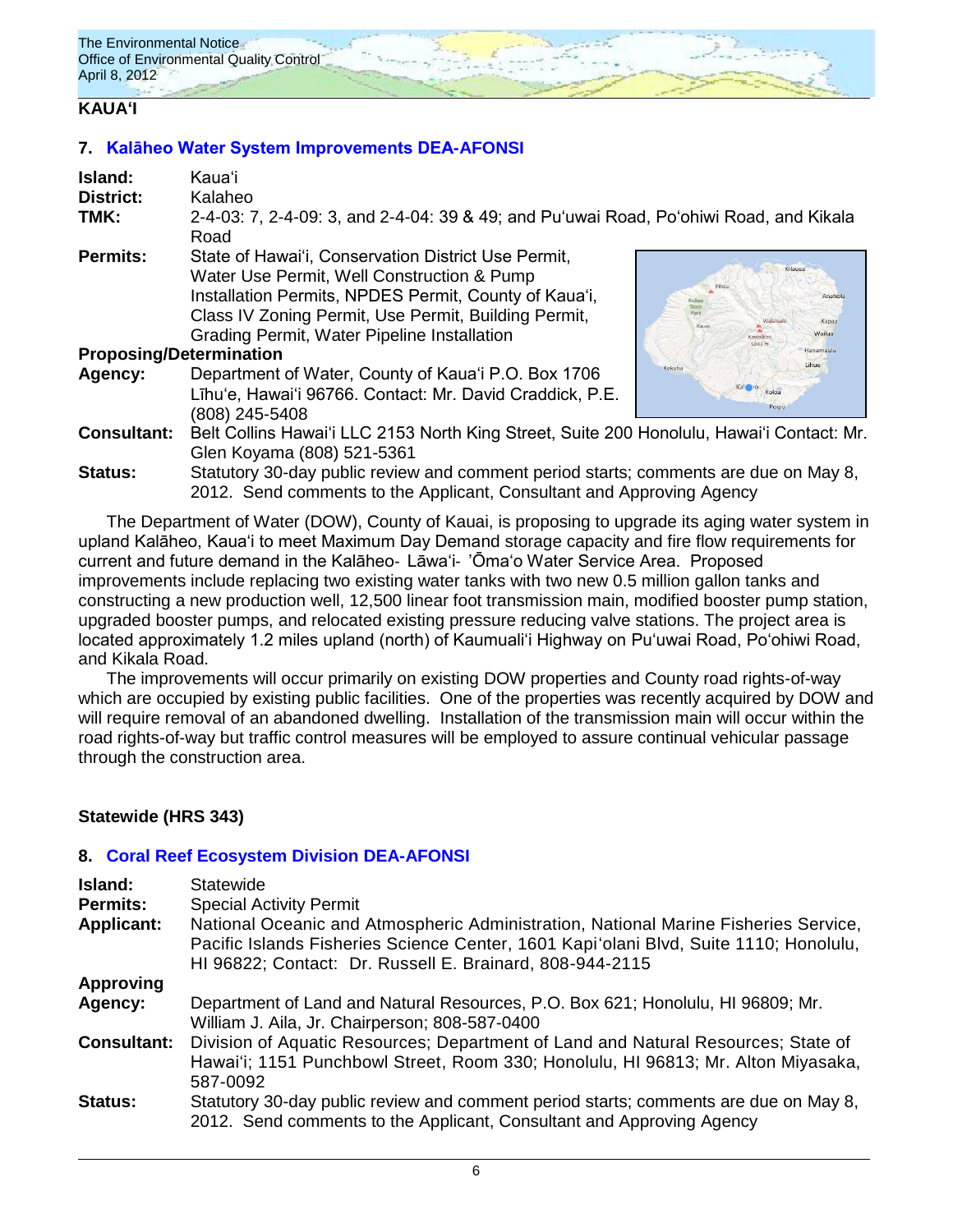The Environmental Notice Office of Environmental Quality Control April 8, 2012

The positive environmental consequences of the implementation of the preferred alternative include increased understanding of the science of fragile coral reefs and their ecosystems that will aid in management of these important resources. Negative consequences, if any, are expected to be minimal with temporary impacts associated with field research (e.g., sample collection) and monitoring programs (e.g., installation of long-term markers).

The cumulative negative impacts are expected to be minimal and not significant. In all cases, activities conducted by the CRED program are noninvasive, do not involve manipulations of the environment, and only have temporary minor impacts while conducting the work (e.g., diver presence temporarily affects behavior of fishes) that disappear once divers leave the water.

The CRED program is intended to conduct assessment and ecological research that will support management actions by others to protect sensitive coral reef ecosystems from damage. The included activities have, at most, minor and temporary negative effects to the environment, and the data collected may be used by others to present conclusions and recommendations for management actions.

## **9. [Marine Turtle Research Program DEA-AFONSI](http://oeqc.doh.hawaii.gov/Shared%20Documents/EA_and_EIS_Online_Library/Statewide/2010s/2012-04-08-DEA-Marine-Turtle-Research-Program.pdf)**

| Island:<br><b>Permits:</b> | Statewide<br><b>Special Activity Permit</b>                                                                                                                                                        |
|----------------------------|----------------------------------------------------------------------------------------------------------------------------------------------------------------------------------------------------|
| <b>Applicant:</b>          | Marine Turtle Research Program; National Marine Fisheries Service, Pacific Islands<br>Fisheries Science Center; 2570 Dole Street; Honolulu, HI 96822. Contact: Mr. George<br>Balazs (808) 983-5733 |
| <b>Approving</b>           |                                                                                                                                                                                                    |
| Agency:                    | Department of Land and Natural Resources, Division of Aquatic Resources; 1151                                                                                                                      |
|                            | Punchbowl Street, Rm 330; Honolulu, HI 96813. Contact: Mr. William J. Aila, Jr.                                                                                                                    |
|                            | Chairperson (808) 587-0400                                                                                                                                                                         |
| <b>Consultant:</b>         | Division of Aquatic resource; Department of Land and Natural Resource; State of Hawai'i;                                                                                                           |
|                            | 1151 Punchbowl Street, Room 330; Honolulu, HI 96813. Contact: Mr. Alton Miyasaka                                                                                                                   |
|                            | (808) 587-0094                                                                                                                                                                                     |
| <b>Status:</b>             | Thirty-day public comment period ending May 08, 2012. Send original letter to proposing                                                                                                            |
|                            | agency, with copies to the consultant and OEQC.                                                                                                                                                    |

The Marine Turtle Research Program (MTRP) is a federal protected species management agency under the US Department of Commerce and proposes to continue the current research program that has been implemented over the last 38 years in the Pacific Islands Region. The green, hawksbill, loggerhead, leatherback, and olive ridely sea turtles are all listed under section 4© of the Endangered Species Act of 1972 (16 U.S.C. 1531, et. seq.). Under the Proposed Action, the MTRP proposes to continue its longstanding research activities with the addition (i.e. expansion) of new studies of the site fidelity of marine turtles to foraging grounds. The research activities include collection biological and ecological data on marine turtle stocks in the Hawaiian Archipelago, providing technical assistance to and collaborating with the marine turtle researchers across the Pacific Islands Region, and contributing to specific literature through publications relevant to recovery of these stocks. The MTRP also includes responding to and aiding stranded turtles. The potential impacts on the human environment of the Proposed Action, and a range of reasonable alternatives, are discussed and analyzed in this PEA. The direct and indirect impacts of invasive species resulting from the proposed action and alternatives are negligible. The long-term cumulative impacts have been a documented steady increase in the green sea turtle population in the Hawaiian Archipelago.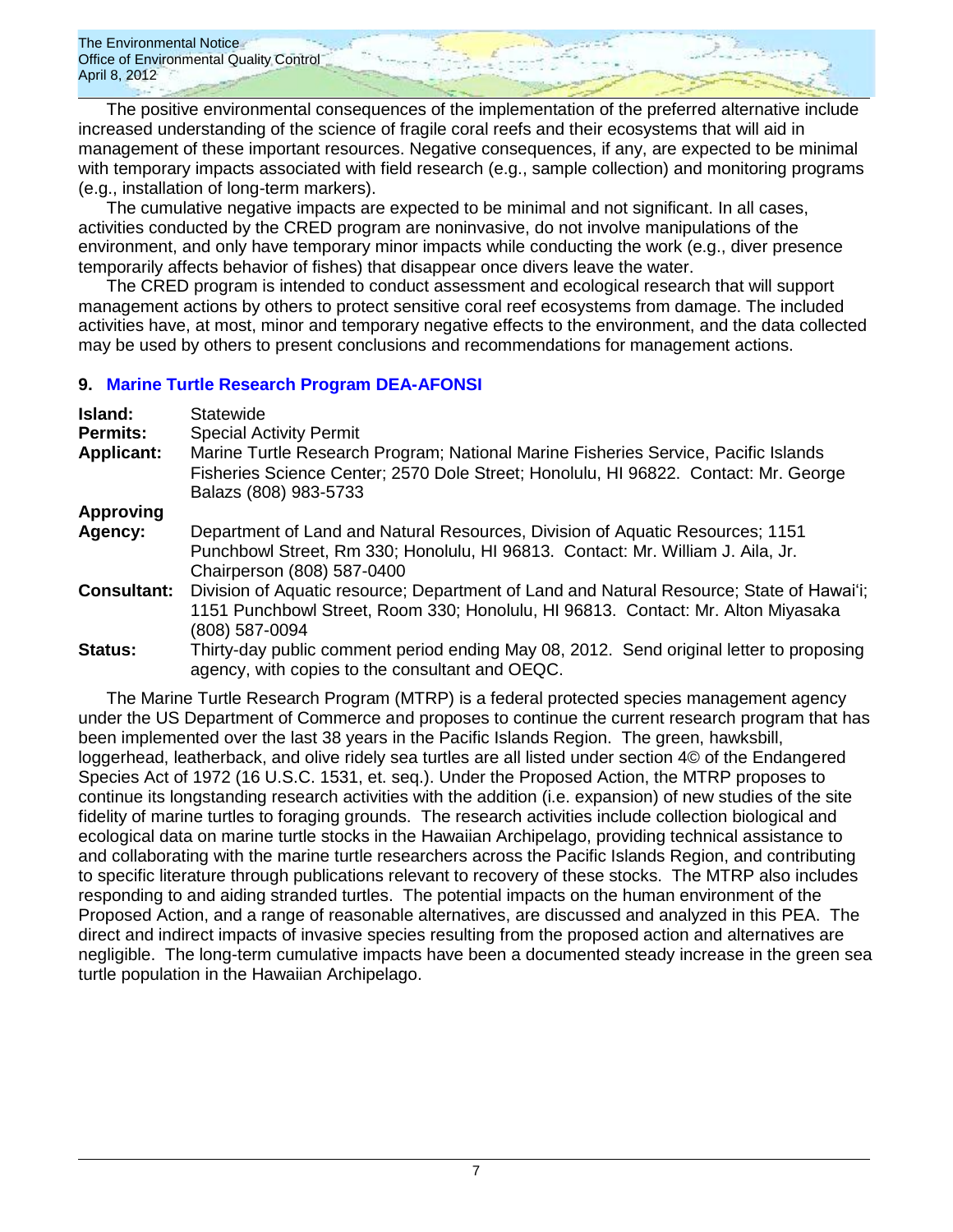## **SHORELINE NOTICES**

### **Certification Applications**

The shoreline certification applications above are available for review at the DLNR Offices on Kauaʻi, Hawaiʻi, Maui, and Honolulu, 1151 Punchbowl Street, Room 220 (HRS 205A-42 and HAR 13-222-12). All comments shall be submitted in writing to the State Land Surveyor, 1151 Punchbowl Street, Room 210, Honolulu, HI 96813 and postmarked no later than 15 calendar days from the date of the public notice of the application. For more information, call Ian Hirokawa at 587-0420.

| File No. | Date    | Location                                                                                                                                                                                                                                              | Applicant/Owner                                                  | TMK         |
|----------|---------|-------------------------------------------------------------------------------------------------------------------------------------------------------------------------------------------------------------------------------------------------------|------------------------------------------------------------------|-------------|
| OA-1485  | 3/20/12 | Lot 56 of Map 5 Land Court Application 1052 situate<br>at Makaha, Wai'anae, O'ahu<br>Address: 84-917 Farrington Highway<br>Purpose: Building setback lines                                                                                            | Gil P. Bumanglag/<br>Richard L. and Juliette I.<br>Hunter        | 8-4-005:001 |
| OA-1486  | 3/23/12 | Lot 16 Kawailoa Beach Lots, Section C situate at<br>Kawailoa, Waialua, O'ahu<br>Address: 61-431 Kamehameha Highway<br>Purpose: Building permit                                                                                                        | Walter P. Thompson, Inc./<br>David Fisher                        | 6-1-008:007 |
| OA-1487  | 3/27/12 | Portion of L.P. Grant 8175 to George H. Angus,<br>Trustee for Donald Angus and Portion of Lot 3 of the<br>"Pupukea-Paumalu Beach Lots" situate at Pupukea-<br>Paumalu, Ko'olauloa, O'ahu<br>Address: 59-625 A Ke Ike Road<br>Purpose: Building permit | Park Engineering/ Carol<br>A. Nakasone                           | 5-9-003:062 |
| MA-506   | 3/21/12 | Lot 28 of the Waiohuli-Keokea Beach Lots<br>Subdivision, 2nd Series situate at Waiohuli-Keokea,<br>Kula (Kihei), Maui<br>Address: 1576 Halama Street<br>Purpose: N/A                                                                                  | Akamai Land Surveying,<br>Inc./ Wesley J. and Diane<br>M. Hickey | 3-9-010:006 |
| KA-361   | 3/15/12 | Lot 2-C as shown on Map 10 of Land Court<br>Application 956 situate at Koloa, Kona, Kaua'i<br>Address: 2179 Ho'one Road<br>Purpose: Determination of setback                                                                                          | Honua Engineering, Inc./<br>James Carl Hoselton                  | 2-8-017:005 |

## **Certifications and Rejections**

The shoreline notices below have been proposed for certification or rejection by DLNR (HRS 205A-42 and HAR 13-222-26). Any person or agency who wants to appeal shall file a notice of appeal in writing with DLNR no later than 20 calendar days from the date of this public notice. Send the appeal to the Board of Land and Natural Resource, 1151 Punchbowl Street, Room 220, Honolulu, HI 96813.

| File No. | Date                                   | Location                                                                                                                                                                                                                                            | Applicant/Owner                                              | TMK |
|----------|----------------------------------------|-----------------------------------------------------------------------------------------------------------------------------------------------------------------------------------------------------------------------------------------------------|--------------------------------------------------------------|-----|
| MA-499   | Proposed<br>Shoreline<br>Certification | Lot 2-B of Land Court Application 1846 (Map 1)<br>being a portion of Grant 234 to Linton L. Torbert and<br>William Wilcox situate at Papa'anui, Honua'ula,<br>Makawao, Maui<br>Address: 0 Makena Road<br>Purpose: SMA Permit                        | Akamai Land Surveying,<br>Inc./ ATC Makena<br>Holdings-Agent |     |
| MA-500   | Proposed<br>Shoreline<br>Certification | Portion of Royal Patent Grant 223 to Linton L.<br>Torbert situate at Papa'anui, Honua'ula, Makawao,<br>Maui<br>Address: 0 Makena Road<br>Purpose: SMA Permit                                                                                        | Akamai Land Surveying,<br>Inc./ ATC Makena<br>Holdings-Agent |     |
| MO-157   | Proposed<br>Shoreline<br>Certification | Kaunakakai Place and Lot 230, Land Court<br>Application 632 (Map 14) being a portion of<br>Governor's Executive Order No. 1673 and 2615<br>situate at Kaunakakai, Moloka'i<br>Address: 295 Kaunakakai Place<br>Purpose: Determine shoreline setback | R.T. Tanaka Engineers,<br>Inc./ State of Hawai'i             |     |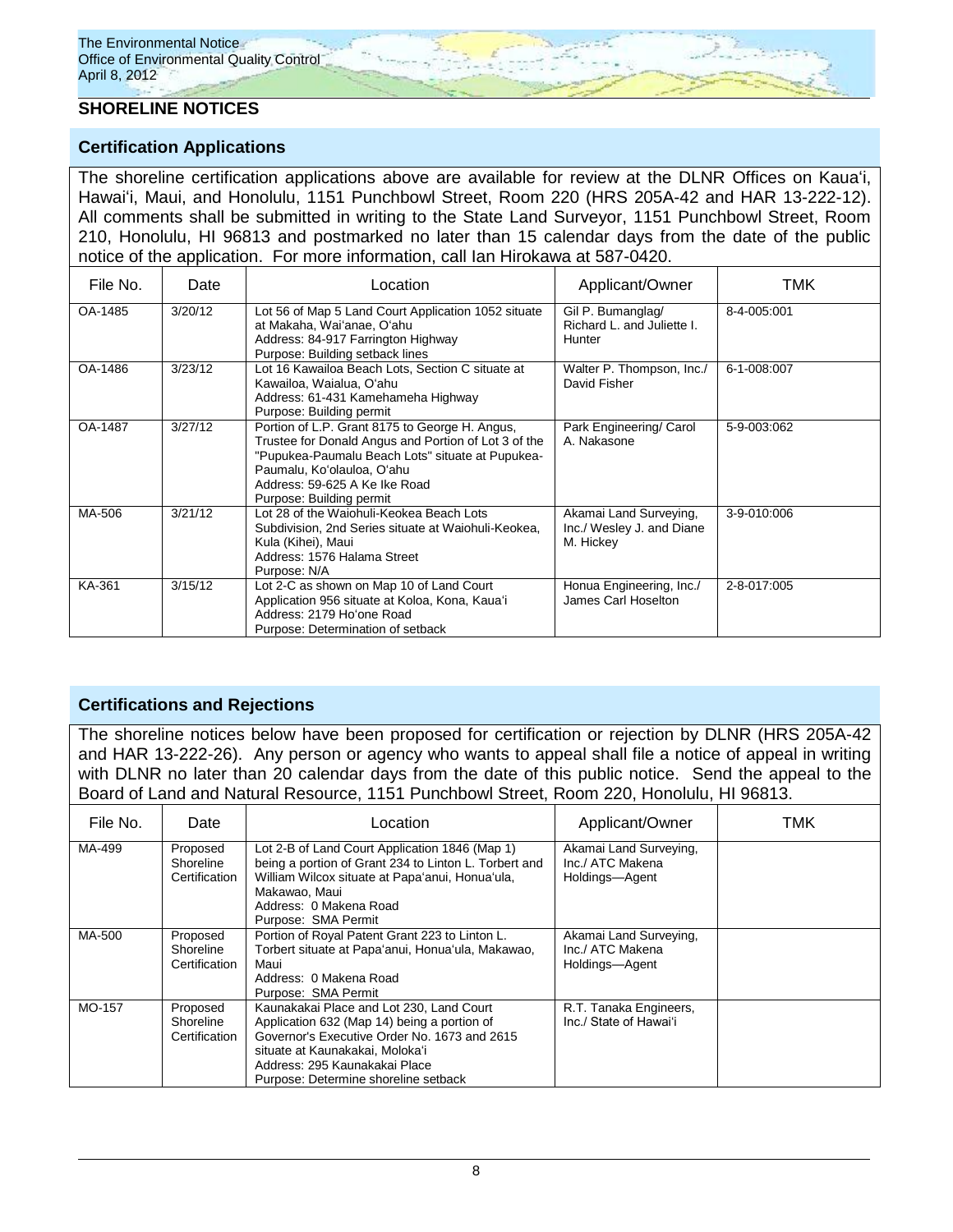# **POLLUTION CONTROL PERMITS**

Below is a pollution control permit before the State Department of Health (HRS 342B and HAR 11-60.1). For more information, contact the number given.

| <b>Branch</b><br><b>Permit Type</b>                         | <b>Applicant and</b><br><b>Permit Number</b>                                                                    | Project<br>Location                                                                                            | <b>Date</b>                     | <b>Proposed</b><br>Use                                                                                                                                                           |
|-------------------------------------------------------------|-----------------------------------------------------------------------------------------------------------------|----------------------------------------------------------------------------------------------------------------|---------------------------------|----------------------------------------------------------------------------------------------------------------------------------------------------------------------------------|
| Clean Air Branch,<br>586-4200, Covered<br>Source Permit     | <b>Chevron Products Company</b><br>CSP No. 0079-01-C<br>Renewal Application<br>No. 0079-04                      | Located at:<br>666 Kalaniana'ole Avenue, Hilo,<br>Hawai'i                                                      | Comments<br>Due:<br>4/20/2012   | <b>Hilo Marketing Terminal</b>                                                                                                                                                   |
| Clean Air Branch,<br>586-4200, Covered<br>Source Permit     | Hawaiian Commercial & Sugar<br>(HC&S) Company<br>CSP No. 0054-01-C<br><b>Revised Application</b><br>No. 0054-05 | Located at:<br>Pu'unene, Maui                                                                                  | Comments<br>Due:<br>4/23/2012   | Two (2) 212 MMBtu/hr<br>Biomass/Oil/Coal Boilers<br>with Multicyclone and<br>Venturi Wet Scrubber<br>System, and One (1)<br>20,000 lb/hr Rotary Sugar<br>Dryer with Wet Scrubber |
| Clean Air Branch,<br>586-4200, Non-Covered<br>Source Permit | Powerscreen of California<br>NSP No. 0763-01-NT<br>Application for Initial Permit<br>No. 0763-01                | Located at:<br>Various Temporary Sites, State<br>of Hawaii<br>Off 95-109 Waikalani Drive,<br>O'ahu for Storage | <b>Issue Date:</b><br>3/23/2012 | 551 TPH Mobile Screen                                                                                                                                                            |
| Clean Air Branch.<br>586-4200, Non-Covered<br>Source Permit | Powerscreen of California<br>NSP No. 0756-01-NT<br>Application for Initial Permit<br>No. 0756-01                | Located at:<br>Various Temporary Sites, State<br>of Hawaii<br>Off 95-109 Waikalani Drive.<br>O'ahu for Storage | <b>Issue Date:</b><br>3/23/2012 | 551 TPH Mobile Screen                                                                                                                                                            |
| Clean Air Branch,<br>586-4200, Non-Covered<br>Source Permit | Y. Hata & Co., Ltd.<br>NSP No. 0764-01-N                                                                        | Located at:<br>285 Sand Island Access Road,<br>Honolulu, O'ahu                                                 | Issue Date:<br>3/23/2012        | Forty (40) Foot<br><b>Refrigeration Cargo</b><br>Container Fumigation with<br><b>Fumigant Degassing</b><br>System                                                                |

# **COASTAL ZONE MANAGEMENT NOTICES**

## **Special Management Area (SMA) Minor Permits**

The SMA Minor permits below have been approved or are pending approval (HRS 205A-30). For more information, contact the county/state Planning Department. Honolulu (523-4131); Hawaiʻi (961-8288); Kauaʻi (241-6677); Maui (270-7735); Kakaʻako or Kalaeloa Community Development District (587-2840).

| <b>Location (TMK)</b>                | <b>Description (File No.)</b>                           | <b>Applicant/Agent</b>                       |
|--------------------------------------|---------------------------------------------------------|----------------------------------------------|
| Maui: (3-6-008: 002)                 | Install Visual/Wind Shield (SM2<br>20120025)            | Maui Ocean Center                            |
| Maui: Lahaina (4-4-008: 005)         | Temporary Tent (SM2 20120026)                           | Maui Rents                                   |
| Maui: Lahaina (4-3-006: 011)         | Re-face Existing Sewall (SM2<br>20120027)               | Kulakane AOAO                                |
| Maui: Kahulu (3-8-079: 020)          | Subdivision Property into Six Parcels<br>(SM2 20120028) | Arlene Lindsey                               |
| Maui: Kahului (3-7-011: 019)         | Demolition of Urea Tank Farm (SM2<br>20120030)          | A & B Properties, Inc.                       |
| Maui: Wailuku (3-6-001: 035)         | Install Wind Turbine (SM2 20120031)                     | <b>Todd Masciullo</b>                        |
| O'ahu: Kailua (4-2-014: portion 004) | Utility Installation Type B Expansion<br>(2012/SMA-2)   | New Cingular Wireless PCS, LLC (dba<br>AT&T` |